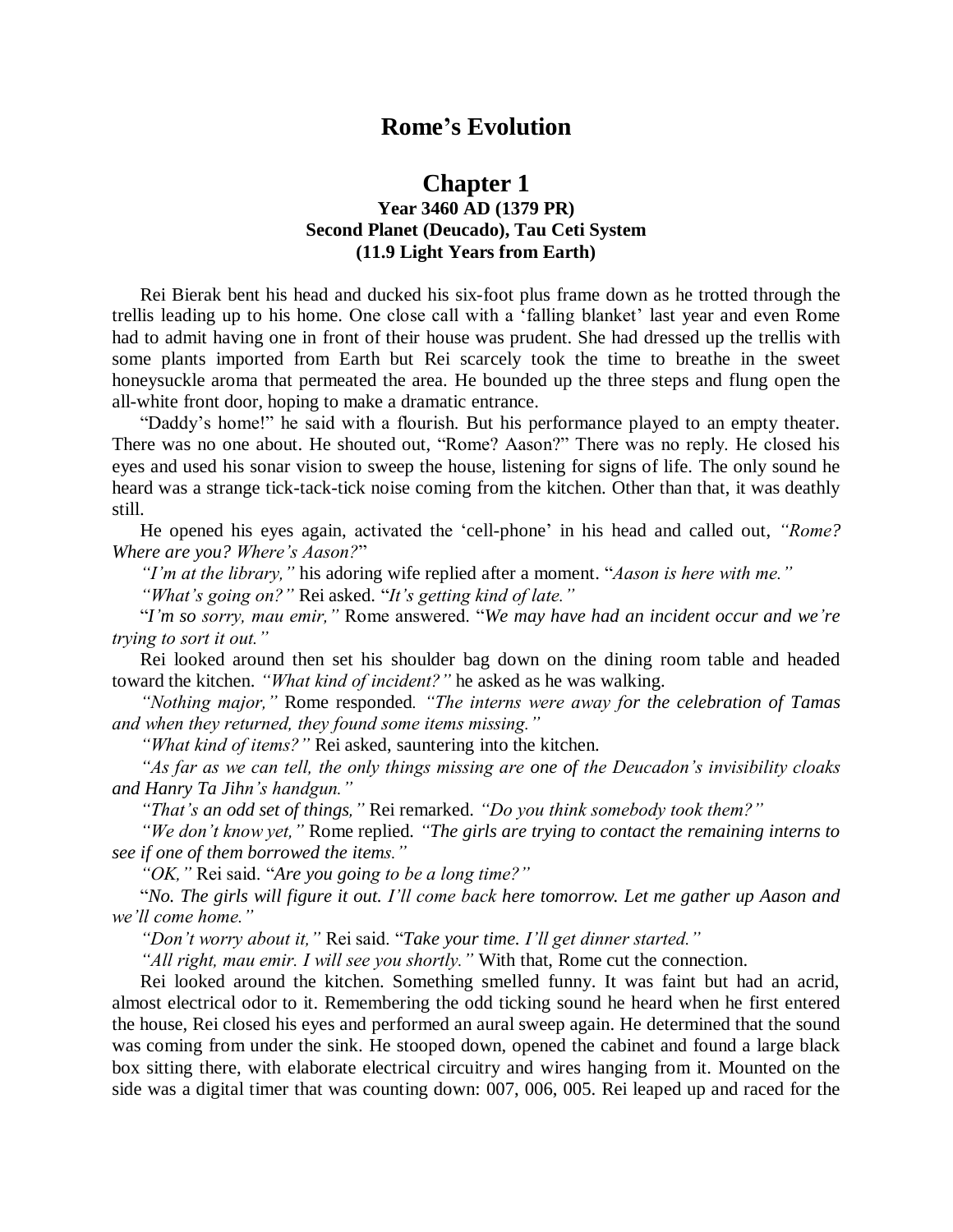front door. He barely made it out when a tremendous explosion tore the front of their house apart. Rei was lifted from his feet and flung through the air like a rag doll. Something heavy hit his back then his head then everything went black.

\*\*\*

Pain has its own chronology. The simplest and easiest to remember is visceral pain, the kind that goes down in the gut and radiates from there. Like the pain Rei felt the first time he ran the marathon or the pain he felt when they froze him alive. Rei also remembered the pain when the auto-defibrillators incorrectly concluded his heart did not start and shocked him an extra time upon being reanimated. The misguided life-saving gesture almost killed him.

Next in line was the pain Rei remembered when he almost asphyxiated in the Vuduri airlock, a result of Estar trying to kill him. He also remembered the pain in his back from 1400 years of degeneration that OMCOM cured with his magic pill.

As Rei's consciousness bubbled up and he became more aware, he remembered emotional pain, like the pain of leaving his parents behind as he traveled to the stars. Like the pain Rei felt when Sally Reynolds told him she was not going to accompany him on that trip. However, the worst heartache Rei ever felt was when Rome was integrated into the Overmind on Deucado and he thought he had lost her forever.

All of this aside, none of it compared to the pain he felt now.

Maybe pain was not the right word. Bone-deep soul-sucking piercing, throbbing ache might better describe it. His head ached. His neck ached. His shoulders ached. His arms ached, especially his right arm. His chest ached. The only thing that did not ache was his legs. His ears were ringing and at the same time felt like they were stuffed full of cotton. His eyes were closed but his head was flat so he couldn't activate his super-hearing to figure out his surroundings.

And that was baffling because he had absolutely no idea where he was. As hard as he tried, his eyes wouldn't open. He racked his brain trying to recall something, anything that might give him a clue. He started with what he did know. He knew his name was Rei Bierak. Recalling the sequence of pain helped him remember being frozen and sent to the stars. He remembered being so cold when they first thawed him out. He remembered that two beings, dressed all in white, were attending him. At first, he thought they were monsters or aliens who resurrected him. Luckily for him, one of those monsters was Rome. Wait, Rome! That was the answer. His amazing, loving wife. He could picture her stunning face so clearly. He thought he caught a whiff of her wonderful smell, like vanilla surgical scrub. He missed her so much. Where was she?

Rei was now more determined than ever to figure out where he was. It took a heroic effort but he managed to get one eye partially open. The bright lights of the room were dazzling. It made Rei blink rapidly. Everything was white. Well everything except for the large black figure, complete with cape, standing with his back to Rei, arms akimbo, set firmly on his hips. Rei looked out the corner of his eye and saw his beautiful Rome dozing off in a chair in what looked like a very uncomfortable position.

"Rome?" he croaked, barely able to speak.

Rome's eyes jolted open. "Rei!" she shouted, jumping up. "You're awake!" Her smile spread from ear to ear as she raced to his bedside and put her arms around him.

"Ouch," he said as she squeezed his shoulders. "Take it easy," he murmured.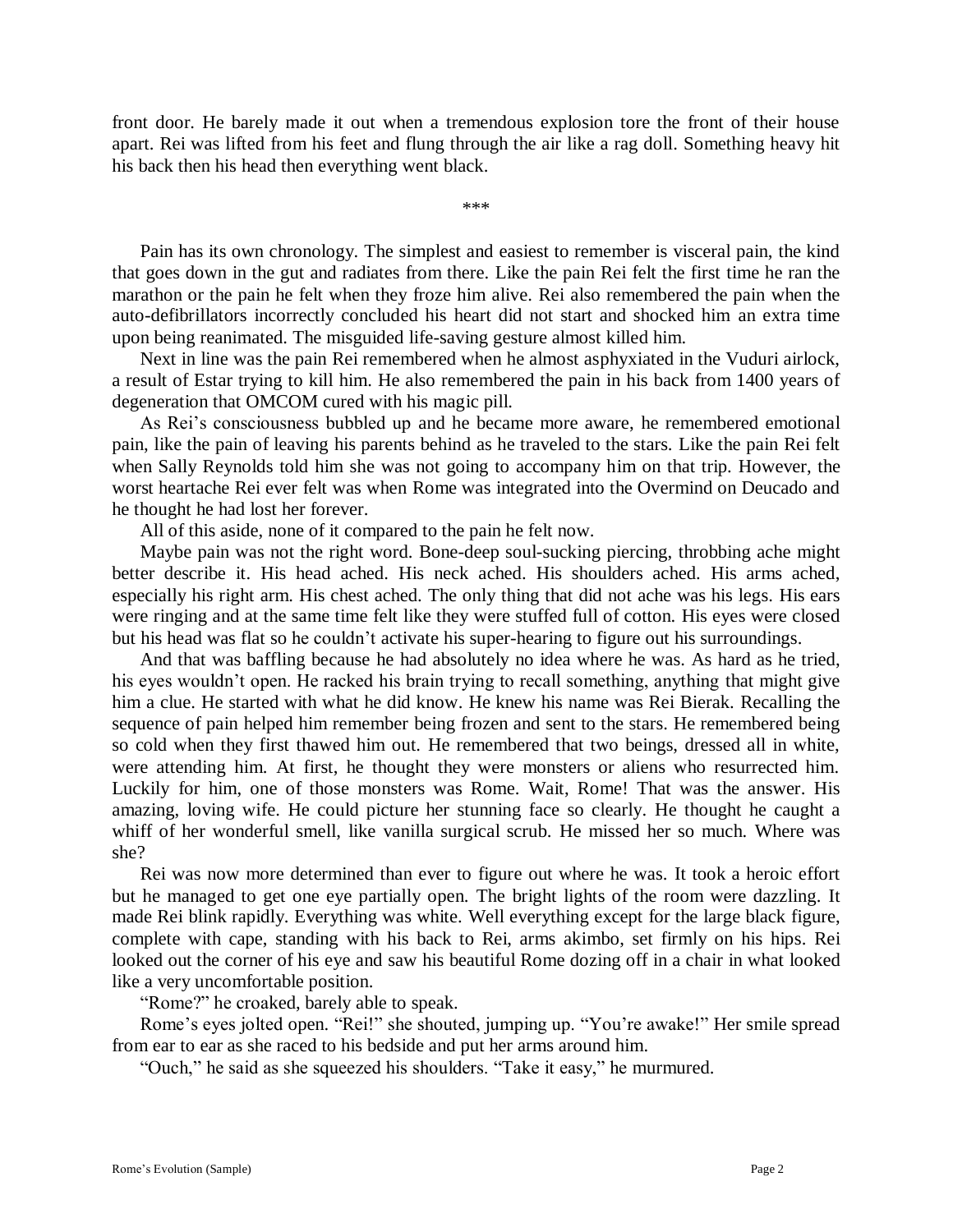"I am sorry, mau emir," Rome said, releasing him then kissing him tenderly. "I was so worried."

Rei was finally able to force his other eye open. He tried looking about the room. "Where am I?" he asked.

The large black figure at the base of his bed turned around. It was MINIMCOM's livetar, his mouth slit curled upward in the largest smile Rei had ever seen on the animated shell.

"You are in a hospital in Vuduri City," Rome said, caressing his forehead gently.

"What happened?"

"There was an explosion, at our house," Rome said sadly. "That you survived…"

"An explosion?" Rei interrupted her, confused, "What…"

Rome pressed her finger gently to his lips. "Just rest," she said. "I'll tell you everything in due time." She turned her head. "MINIMCOM, will you fetch the doctors, please?"

**"Of course,"** replied the livetar and the large black figure strode out the room.

Rei tried to take a deep breath but a sharp pain in his rib cage cancelled that notion. His shoulders slumped and he closed his eyes again. Just their brief conversation had exhausted him. Then he realized he didn't have to speak out loud to talk to Rome.

"*Is Aason OK?"* Rei asked mentally.

"*Yes,"* Rome replied. "*He is fine. He's with my parents back at New Ark City. Junior is there as well."*

*"That's good,"* Rei noted with relief. *"How long have I been out?"*

*"Almost two weeks,"* Rome said. "*I kept calling to you. You didn't answer. I was afraid that I lost you."*

Even though it was difficult, Rei opened his eyes and tried to smile. *"I would never leave you, Romey, you know that."*

Having said that, Rei started closing his eyes again but his peace was interrupted by the bustling noise of two men, one tall, one short entering the room. They were followed by MINIMCOM's livetar. The shorter man was dressed in a standard white Vuduri jumpsuit. The taller one was wearing Essessoni clothes covered by a white lab jacket. He came around to side of the bed, opposite Rome, while the shorter man, obviously Vuduri, remained at the foot of the bed, staring at Rei intently.

"Hello, Rei," the man to Rei's right said. "Do you remember me?"

Rei turned his head slightly to look at the man. "Sure, Russell," Rei answered. Russell Montrell was the colony's physician.

"How're you doing?" Russell asked him while withdrawing a penlight from his pocket. He moved the tubes connected to Rei's body aside and waved the penlight back and forth, shining the light into Rei's pupils, observing their reaction.

"I hurt everywhere," Rei answered in a scratchy voice, considering his own words. He scrunched up his face. "Except my legs. They don't hurt. It's weird."

Russell withdrew the penlight and replaced it in his pocket. He took a deep breath. "You were severely injured. You have a cracked skull. In fact you lost a piece of it. I find it strange to say but you're actually lucky. You had significant brain swelling and the hole in your head actually allowed the pressure to stay manageable. We only sealed it enough to keep in the cerebrospinal fluid."

Rei closed his eyes and focused on the back of his skull. It burned and he could feel the wad of bandages piled up behind his head pressed against the pillow.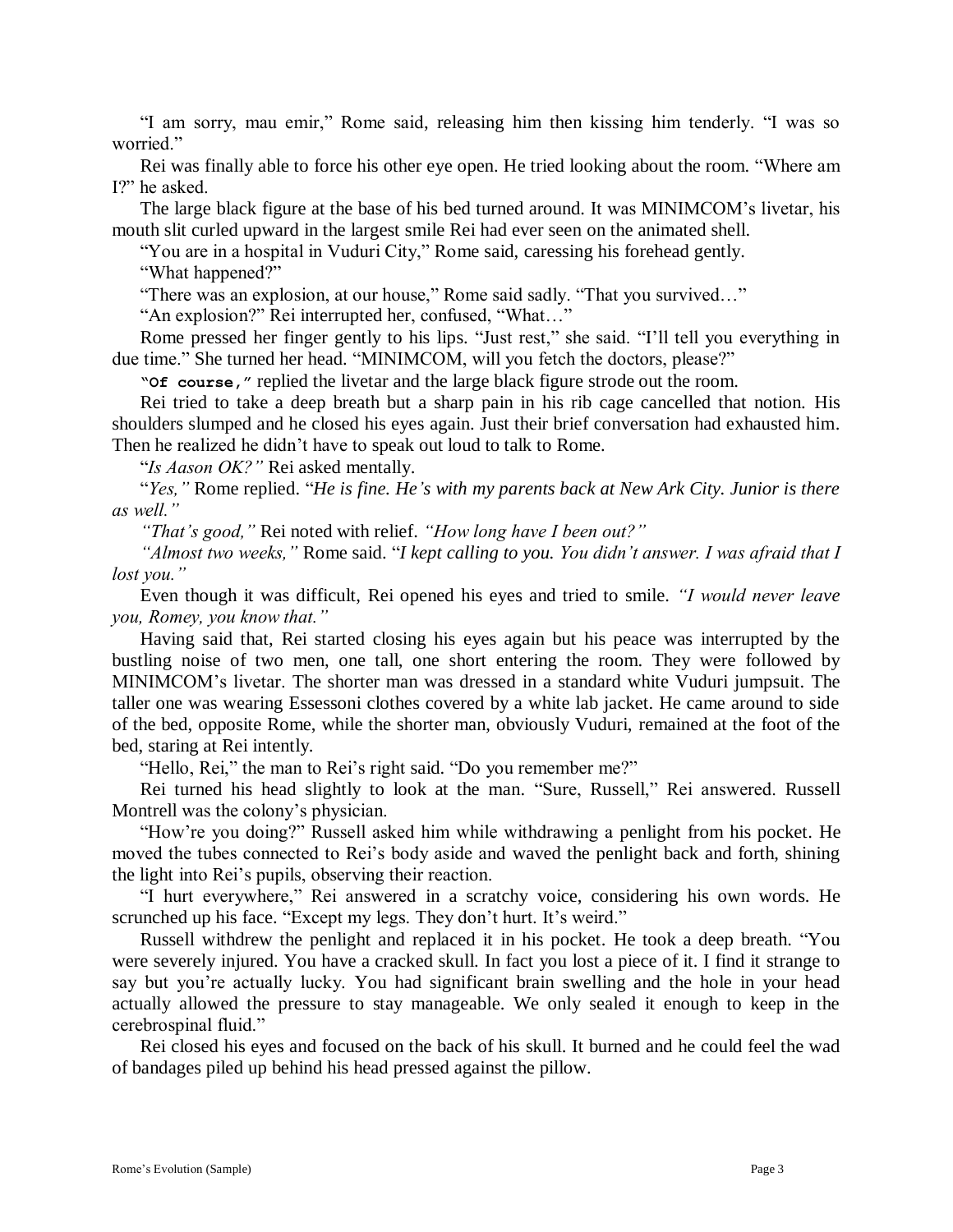Rei opened his eyes again as Russell continued. "As far as the rest of you, your eardrums were ruptured and you have a broken arm." Russell tapped on the cast surrounding Rei's right arm. At least that explained why it felt like there was cotton in his ears. And why his right arm ached more than his left. But there was something in Russell's tone that made Rei look more intently at the doctor's face. It wasn't what Russell was telling him. It was what he wasn't telling him. Rei looked down at his feet. He tried moving them. Nothing happened.

"What about my legs?" Rei asked. "What's wrong with my legs? How come they don't hurt?"

Russell's shoulders sagged. "The lumbar section of your spine was smashed. The L3, L4 and L5 vertebrae were crushed. I'm afraid they've pinched off your spinal cord."

"What!?" Rei exclaimed, trying to sit up. "What are you saying?" He looked down at his feet trying once again to move them.

"I'm saying your legs no longer function. You're paralyzed from the waist down."

Rei was stunned. He had trouble coming to terms with the concept. "You mean, like permanently? You're saying there is no way I'll get better?" he whispered.

"We'll put a plate in your skull. Your bones will knit. Your eardrums are almost healed. But there's nothing we can do about your spine."

"No!" Rei exclaimed. He tried with all his might to move his legs. Nothing happened. He turned to face Rome with a panicked look on his face. "Romey, no…"

Rome put her hand up to his cheek. "It will be OK, Rei. We'll deal with it."

"No!" Rei said angrily. "I'm no good to you this way." He stared at the Vuduri man standing at the foot of the bed. "You," he called out. "Are you a doctor?"

"Yes," answered the man in a rusty voice. "I have been trained in the medical arts and on this equipment."

"So can you fix me?" Rei asked. "You people have all sorts of super-advanced technology."

"I am afraid that we do not have the ability to perform a microsurgery in the manner you require."

"So I'm stuck this way forever?" Rei lashed out angrily. The Vuduri doctor shrugged. Rei turned to look at Russell but only saw disappointment in his face.

"I'm sorry, Rei," he said. "There's nothing that can be done."

**"Not necessarily,"** MINIMCOM interjected.

All eyes turned to him. "What do you mean?" Rome asked.

**"OMCOM sent along the complete capabilities of Rei's genetic enhancements when he delivered our clone. It is well within Rei's capabilities to heal himself."**

"I'd like to hear this," Russell said stepping toward the end of the bed. "How is that remotely possible?"

The livetar held up his hand and the air shimmered in front of him. The palms of his hands morphed into holo-projectors. The image displayed was a three-dimensional projection of a portion of the human spine.

**"OMCOM gave Rei a pill five years ago. It contained an extra chromosome which gives Rei some rather unique capabilities. Among other things, it was specifically designed to enhance and restore his spine."**

MINIMCOM twitched his hand and separated the 3D image into two sections. **"All I would need to do would be to reform his crushed vertebrae back to their original structures and open up the central canal."**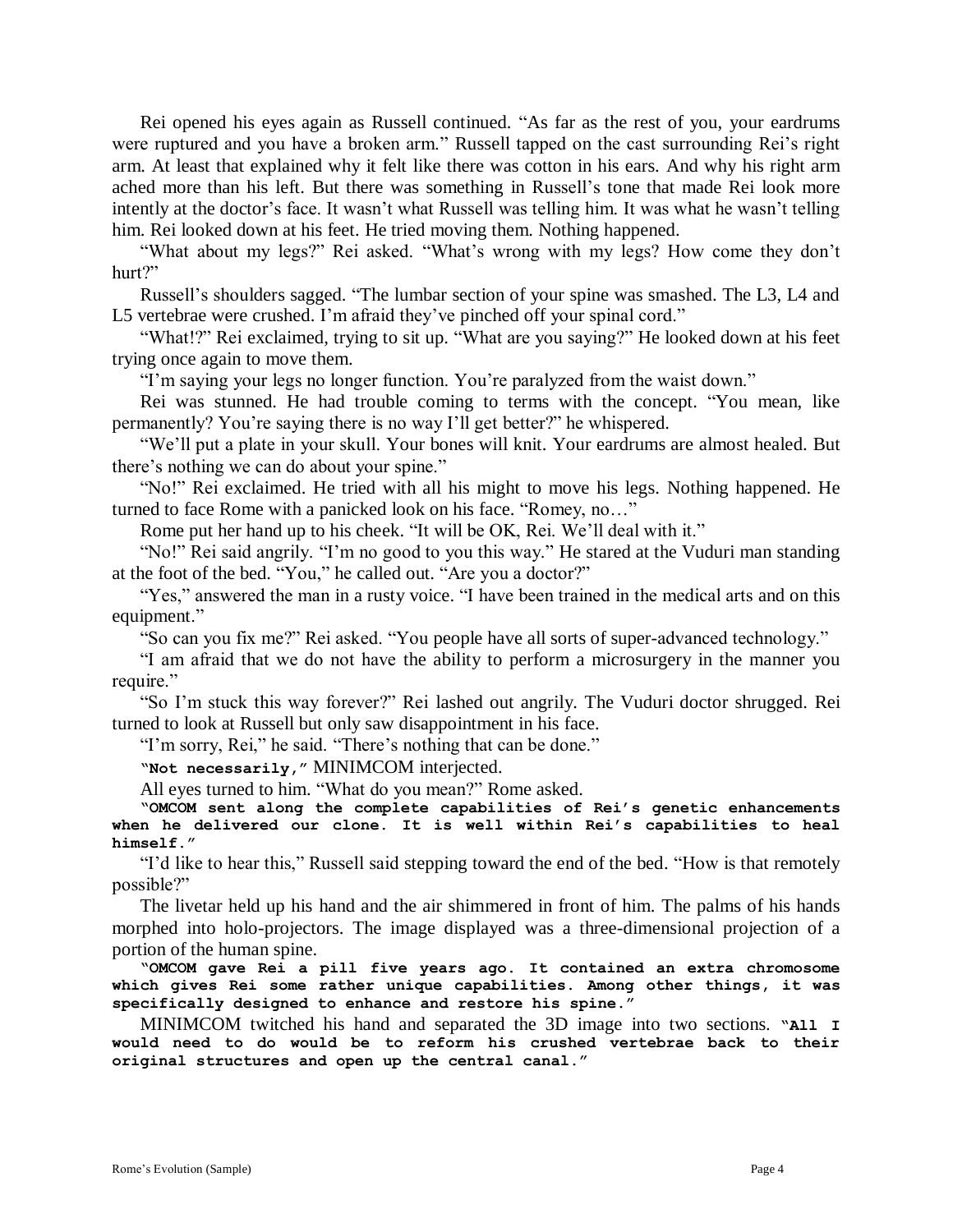A section of the simulated spinal cord glowed red. Individual long, thin threads of axons and dendrites glowed with a downward wave connecting the upper section to the lower section. MINIMCOM added an animation of sparkles which presumably represented neural impulses.

**"Once his spinal cord has been freed, Rei's natural, or perhaps unnatural, recuperative powers will do the rest of the work. His brain will re-energize or even re-wire the spinal cord as needed. Within a month or so, his spine would be completely and totally healed."**

Rei shook his head slowly. "I know you can do just about anything but this? Are you going to cut me open?"

**"That will not be necessary."**

"Then how are you going to see in there? How will you know what to fix?"

**"I will not be able to see directly,"** MINIMCOM replied. He smiled slightly. **"However there are some ladies who I am certain would be willing to help."**

"What?!" Rome cried out, fear creeping into her voice. "You would inject Rei with VIRUS units?"

**"Constructors, yes,"** MINIMCOM said calmly.

"You're going to inject me with VIRUS units?" Rei said, restating the obvious. "How do you know they won't just eat me up from the inside?" he asked worriedly.

**"You yourself have dealt with them before. They will do exactly what we ask and no more. When they are done, they will shut down and your body will eventually absorb them."**

Rome's eyes narrowed. "MINIMCOM, have you ever performed this type of procedure before?"

**"No,"** answered the livetar. **"And I do agree there is a difference between theory and practice, I propose that I try this technique to heal Rei's broken skull first. I will rebuild the missing section in layers by using a miniature null-fold and transport some dura mater, bone, muscle and so forth then some scalp. The VIRUS units will assemble them in the proper form. That should be enough to fine-tune the methodology. If I cannot do that, then I will reject the technique as unworkable."**

Russell Montrell shook his head and turned back to Rei. "I've heard some incredible things about your ship but this? It sounds impossible to me."

Rei looked up at him. "If MINIMCOM says he can do it, that's good enough for me. That explosion was caused by a bomb. I saw it. Somebody tried to kill me. And whoever did this is still out there. How am I going to protect my wife and child from a wheelchair? No, I'm in." Rei turned to the livetar. "I'm all yours, buddy."

**"Very well,"** MINIMCOM said. **"However, to guarantee the best chance for success, I would like to do this while you are weightless. I need to reduce the stress on your spine as much as possible. Which means we must go into space."**

Rei turned back to his wife. "What'ya say we go for a ride?" Rome smiled bravely and nodded.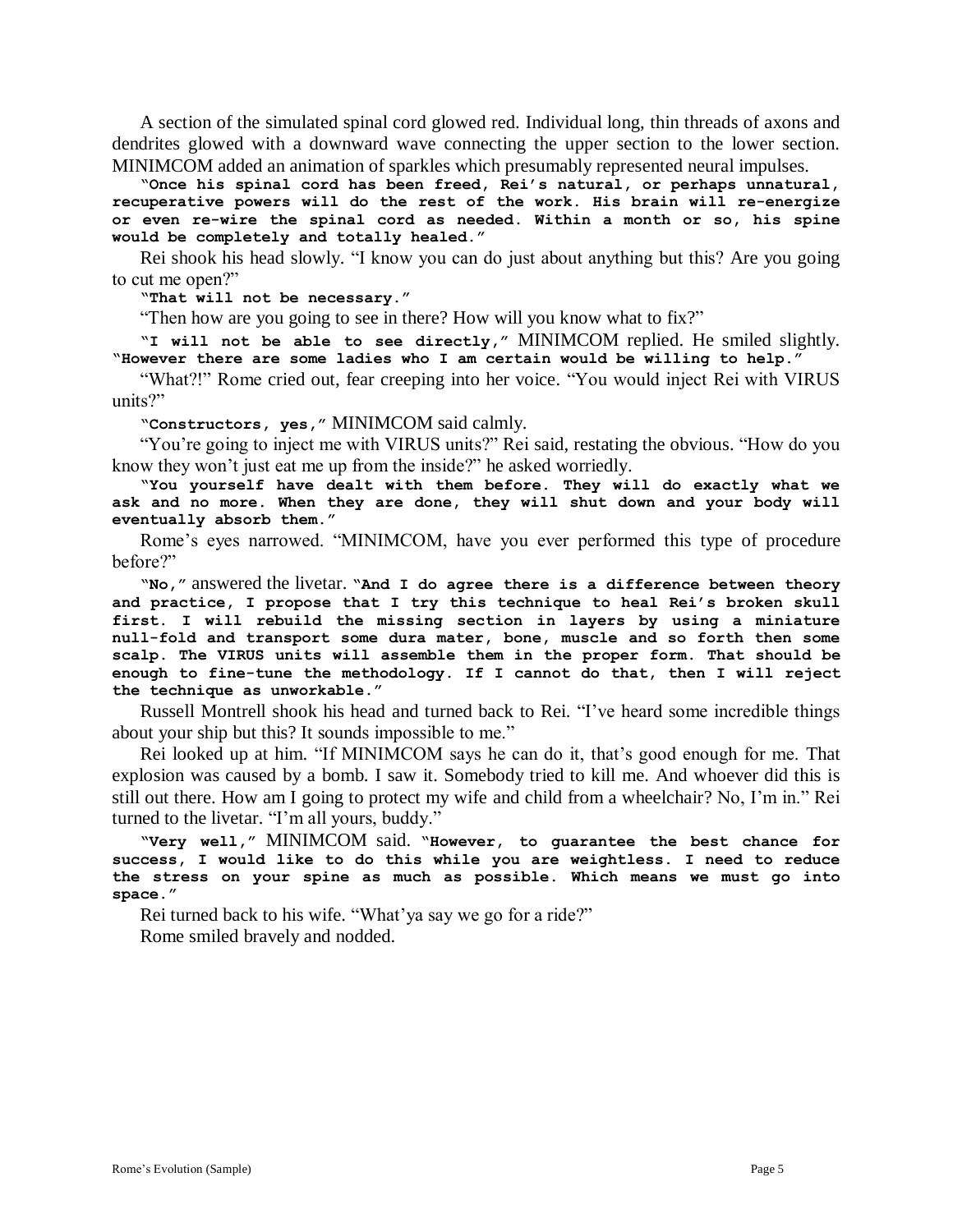## **Chapter 2**

Within MINIMCOM's cargo chamber, the hybrid computer/spaceship had set up a modest surgical suite complete with white drapes along his outer hull walls. Rather than take a chance on jarring Rei any further, MINIMCOM had transported Rei and his hospital bed directly into the cargo hold. He also brought Rome and Russell Montrell along. The Vuduri doctor had declined to participate. He wasn't of much use, anyway.

MINIMCOM, the starship, used his EG lifters to gently arise in the air until he was high over Deucado. He fired his plasma thrusters on their lowest setting, accelerating as minimally as possible, until they achieved a circular orbit around Deucado 200 kilometers up.

**"I will be shutting off the artificial gravity shortly,"** MINIMCOM announced from a grille in the wall**. "Rome, Dr. Martell, if you go into the side airlock, you can put on a pair of magnetic boots. That will allow you to remain in one place as I perform the procedure."**

"OK," Rome said. She pointed then walked forward through the main corridor, followed by Dr. Montrell. She showed Russell the side airlock and when they returned, they were using the balky gait required to break the magnetic connection on the under-soles, one step at a time.

After they were back in the cargo bay, Rome said, "We're ready." She and Russell took up positions, standing by Rei's bedside.

**"Very well,"** MINIMCOM said. **"I am shutting down the EG lifters now."**

In the background, Rome could hear the sound of the magnetic shields rotating in place. As they were turning, Rome and Russell could feel all the weight draining from their bodies. Rei started rising up very slowly, held in place only by two loose fitting straps that had been secured around him before they took off. Rome had to fight off the urge to grab him and push him back down. She had to have confidence that MINIMCOM knew what he was doing.

With a whoosh and a pop, MINIMCOM's livetar appeared in the cargo hold. He was holding a syringe in his hand filled with a grayish liquid.

Rei turned his head to look at it. "This is really going to work, right?" he asked.

**"To the best of my knowledge,"** replied the livetar. **"You still have time to change your mind."**

"No, just do it," Rei said. "I trust you."

**"Very well,"** MINIMCOM said. He set the syringe down on Rei's bed and reformed one of his fingers into a very short range PPT thrower. He drew it carefully along the cast encasing Rei's arm. In one smooth motion, the cast split in half and MINIMCOM removed it. The livetar retrieved the syringe and inserted the needle into Rei's bicep. He pressed on the plunger gently and the fluid level decreased slightly.

**"I am going to knit your broken arm first,"** MINIMCOM said. **"This is the simplest test I can think of such that the VIRUS units can learn to work with my miniature null-fold."**

"Whatever," Rei said. "Get to it."

Two holographic projectors lit up and showed a blood-red field with a milky white rod passing through.

**"I have equipped these constructors with multi-spectral sensors,"** MINIMCOM said. **"I am synthesizing their imagery as we would with the starprobes."**

The image in the air shifted and a dark grey, jagged line appeared. **"By using infra-red imagery, we can discern structures within the space. I am using false color**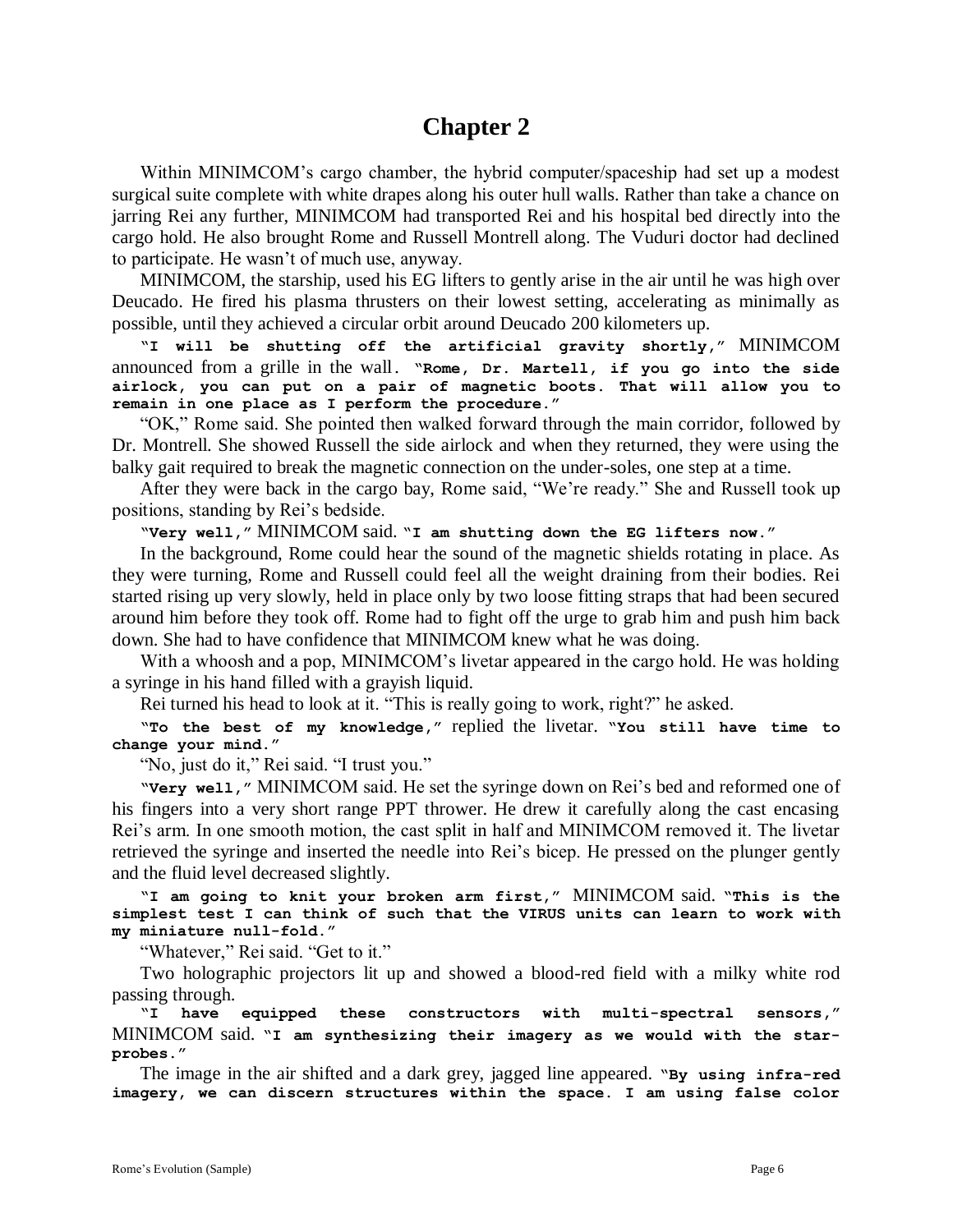**but that is the actual bone fracture,"** MINIMCOM said. **"I will transport random bone cells from the undamaged portion of your arm to the fracture. The constructors will move them into final position. Watch."**

Like an army of tiny ants, little grains of white appeared in the dark area. Slowly but surely, the areas of dark became light and soon there was no evidence that a break ever occurred.

**"The bone is set,"** MINIMCOM announced. **"However, there is no actual rigidity yet. You will have to wait several hours for the amalgam to cure. It will take a day or two until the bone returns to its normal state."**

"Incredible," Russell said. "This is an amazing leap forward in medical science. Nothing we have can even approach this."

**"You ain't seen nuthin' yet,"** MINIMCOM said, trying to amuse. Actually it was fairly funny hearing the former computer speak this way. **"Rei, I must rotate you around your transverse axis to try the next stage and repair your skull."**

"You're going to flip me on my stomach," Rei said. "You could just say that."

**"Technically, you will not be on your stomach,"** MINIMCOM said, **"but yes."** The livetar looked at the two humans**. "Will you assist please? We must be very careful not to flex Rei's torso in any way."**

"Of course," Rome said and she clomped forward. Together, the two humans and one livetar gently flipped Rei over so that he was facing down.

MINIMCOM removed the bandages and packing from the back of Rei's skull. Rome gasped at the size of the wound. The portion of Rei's skull that was missing was a full two inches in diameter. His living brain was exposed, the grey matter pulsing with his heartbeat. Only a thin plastic film covered the area. MINIMCOM removed it and cerebrospinal fluid started gushing out for a moment then the tiny flood stopped. MINIMCOM held it at bay with an outstretched hand and a small null-fold twist.

**"I will place a thin bio-polymer film underneath the remaining bone,"** MINIMCOM said. **"I have coated both sides with an arteriogenic compound that should cause new blood vessels to form. This will help in the healing process. The film will also prevent Rei's brain from leaking any more fluid."**

Mercifully, the film that MINIMCOM placed over the wound was opaque such that Rei's exposed brain was no longer visible. MINIMCOM retrieved the syringe with the grayish liquid. However, instead of injecting Rei, MINIMCOM merely expelled a few drops of the fluid with enough force that despite the lack of gravity, they spread evenly across the film, held in place by surface tension.

**"First, the dura mater,"** MINIMCOM said. Cells from all over Rei's skull were transported to the film and assembled by the VIRUS units. Soon a visibly thickened layer of tissue was formed.

"Won't removing the tissue from other parts of his head cause damage?" Rome asked, even as she watched the fascinating display.

**"No,"** MINIMCOM said**. "I am taking less than .01% of the cells from any given area. Any micro-perforations this causes will heal instantaneously. No section will even miss them."**

Rei grunted.

**"Am I causing you pain**?" MINIMCOM asked with some concern. **"I can apply an anesthetic if you need it."**

"No," Rei said. "It's just a little weird being your science experiment. I'm fine. Keep going."

MINIMCOM nodded. Layer by layer, MINIMCOM built up the tissues culminating in a fibrous bony surface covered by muscle. Finally, MINIMCOM took tiny sections of Rei's scalp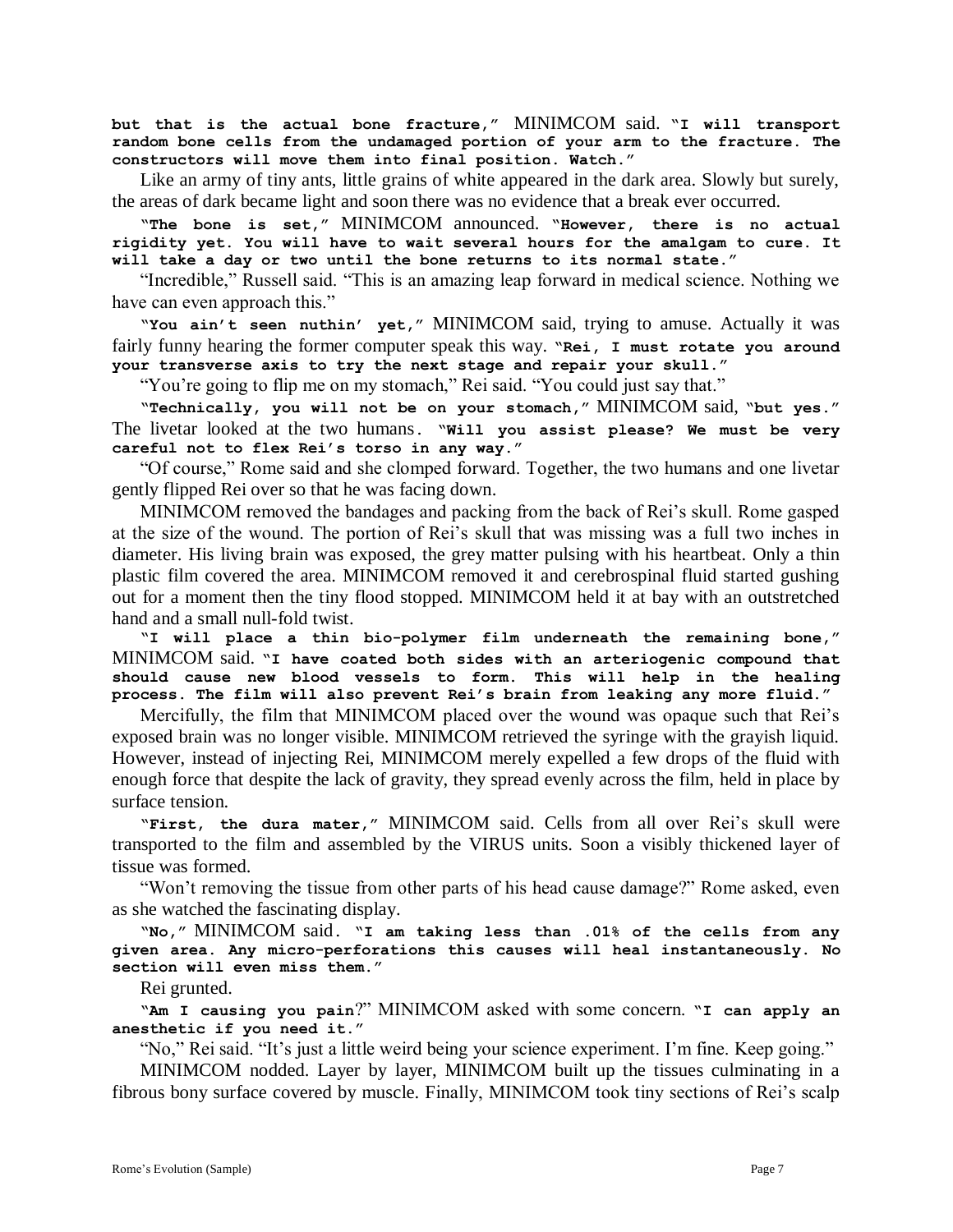and knit them together, closing the wound completely. In another age, it would be considered the ultimate in hair-plugs.

"That's amazing," Dr. Martell said, bending over to inspect the repairs. "If I hadn't seen the wound myself, I'd swear it was never there."

Rome reached forward to touch the newly healed area. MINIMCOM jutted his hand out and grabbed Rome's arm before she could make contact.

**"Give it a little while to heal,"** MINIMCOM chided gently**. "These cells have never lived together before. They need a bit of time to get to know each other. It should only be a few hours."**

Rome pulled her hand back. "Of course," she said. "I just could not believe my eyes. But I will accept your word."

**"Good,"** MINIMCOM said. **"Are we all in agreement that this technique is adequate?"**

The livetar looked at Rome who nodded then to Dr. Martell. "We're way beyond anything I know," the doctor said. "But it certainly appears that way."

MINIMCOM looked down at Rei. **"Are you ready to begin the main event?"** the livetar asked.

"You bet," Rei said facing downward. "The sooner, the better."

MINIMCOM nodded. He removed the bed covers from Rei and opened up his hospital gown so that they could see his naked back. It was clearly evident where whatever had struck Rei made its indentation. The bruised flesh was a mottled arrangement of red and purple/blue. Where the blood had pooled, the contusion was brownish with streaks of gray and even a bit of green. MINIMCOM pressed the syringe into the area and injected the final contents into Rei's lumbar area.

For a long while, the livetar just stood there.

"Are you going to start?" Rei asked, finally.

**"I have a problem,"** MINIMCOM said.

"What kind of problem?" Rome asked worriedly.

MINIMCOM activated the holo-projectors and the air lit up with a pink/grey goopy-looking mass of tissue with flecks of red and white all around.

**"The bones have been so thoroughly damaged, I do not know if I can reconstruct them exactly correctly. I could use the vertebrae higher up as a model but then mechanically, they would not fit in the precise fashion required. I have access to some anatomical charts but they are only 2D, not three dimensional."**

"Use me," Rome said immediately.

Rei turned to look up at his wife. "What are you talking about?"

"MINIMCOM can inject me with VIRUS units. They can give him a picture of an intact spine, vertebrae by vertebrae. He can use me as his model."

"No offense but I'm a lot bigger than you," Rei said. "I don't think I'd do too well with a girl's spine."

**"Rome's idea will work,"** MINIMCOM interjected. **"I will compare her L2 vertebrae to yours to get the proper scale factor. Then we will work our way down, vertebrae and disk alike."**

Rome smiled and nodded. "What do you want me to do?"

**"Remove your magnetic boots,"** MINIMCOM said. **"Doctor, I will need you to hold her in the same horizontal position as Rei while I perform the reconstruction."**